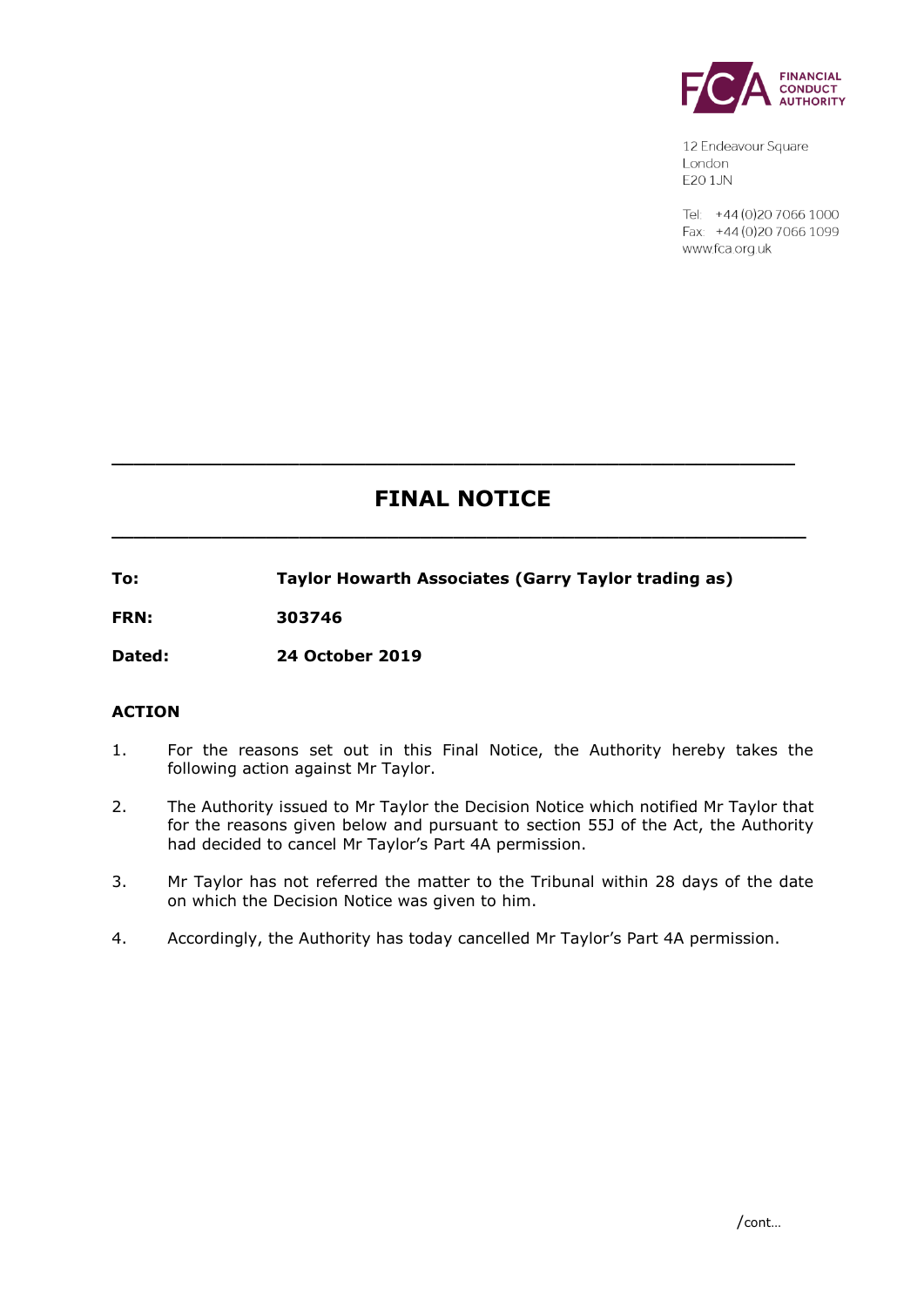### **DEFINITIONS**

5. The definitions below are used in this Final Notice:

"the Act" means the Financial Services and Markets Act 2000;

"the Authority" means the Financial Conduct Authority;

"the Decision Notice" means the Decision Notice issued by the Authority to Mr Taylor dated 5 September 2019;

"the Overdue Balance" means the outstanding sum of £1,370.46, owed by Mr Taylor to the Authority for annual fees and levies for the period 1 April 2018 to 31 March 2019, which was due for payment by 29 September 2018;

"the Principles" means the Authority's Principles for Businesses;

"the suitability Threshold Condition" means the threshold condition set out in paragraph 2E of Schedule 6 to the Act;

"Mr Taylor's Part 4A permission" means the permission granted by the Authority to Mr Taylor pursuant to Part 4A of the Act;

"the Threshold Conditions" means the threshold conditions set out in Schedule 6 to the Act;

"the Tribunal" means the Upper Tribunal (Tax and Chancery Chamber); and

"the Warning Notice" means the Warning Notice issued by the Authority to Mr Taylor dated 9 August 2019.

#### **REASONS FOR THE ACTION**

- 6. On the basis of the facts and matters and conclusions described in the Warning Notice, and in the Decision Notice, it appears to the Authority that Mr Taylor is failing to satisfy the suitability Threshold Condition, in that the Authority is not satisfied that Mr Taylor is a fit and proper person having regard to all the circumstances, including whether Mr Taylor managed his business in such a way as to ensure that his affairs were conducted in a sound and prudent manner.
- 7. Mr Taylor has failed to pay the Overdue Balance and he has not been open and co-operative in all his dealings with the Authority, in that Mr Taylor has failed to respond to the Authority's repeated requests for him to pay the Overdue Balance, and has thereby failed to comply with Principle 11 of the Principles and to satisfy the Authority that he is ready, willing and organised to comply with the requirements and standards of the regulatory system.
- 8. These failures, which are significant in the context of Mr Taylor's suitability, lead the Authority to conclude that Mr Taylor has failed to manage his business in such a way as to ensure that his affairs are conducted in a sound and prudent manner, that he is not a fit and proper person, and that he is therefore failing to satisfy the Threshold Conditions in relation to the regulated activities for which he was granted a Part 4A permission.